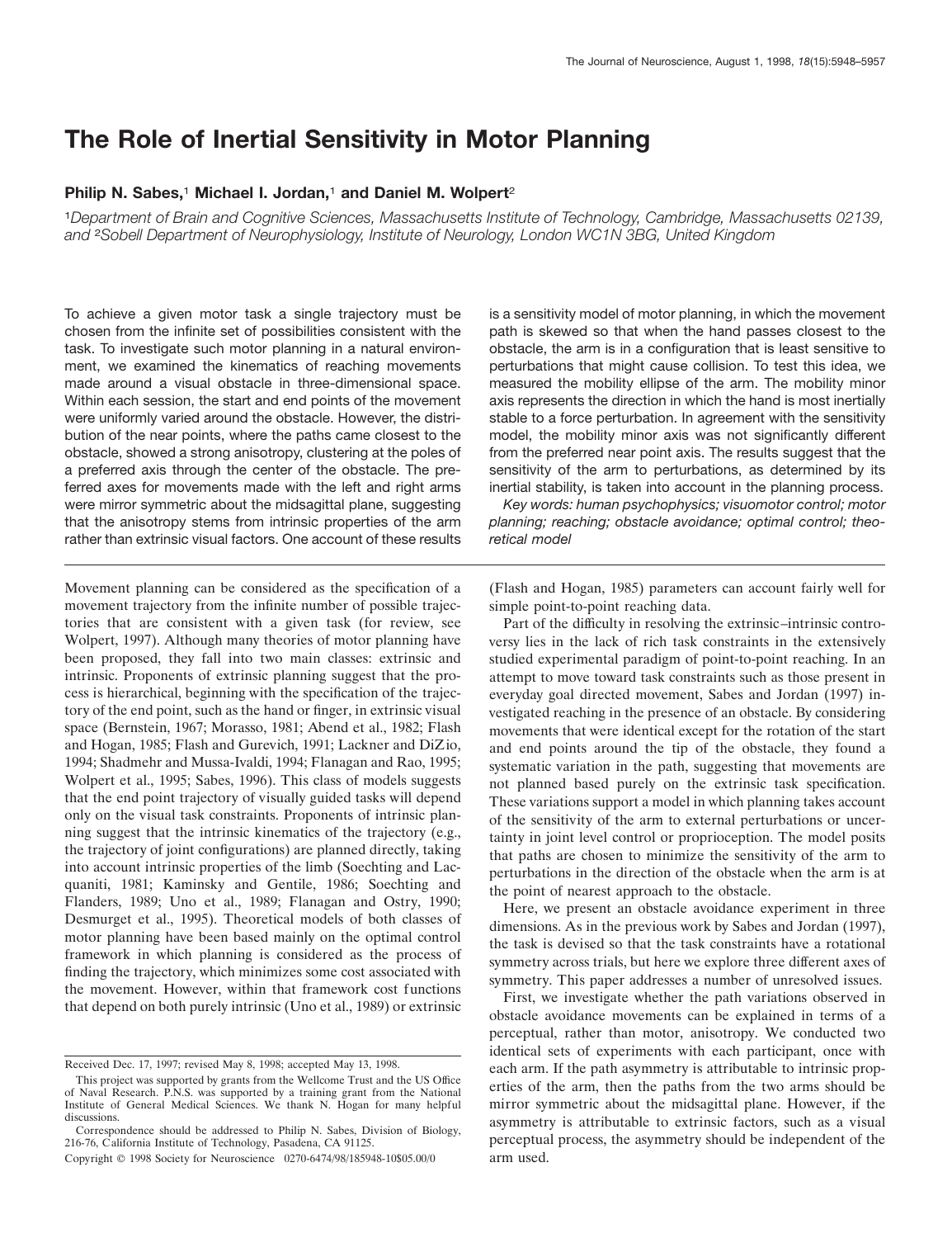

*Figure 1.* Three-dimensional virtual visual feedback system.

Second, the results of Sabes and Jordan (1997) suggest that the inertial properties of the arm could play a central role in the process of planning obstacle avoidance movements, but measurements of the arm's inertia were not available. Here, we make direct measurements of the inertia and compare the predictions of the sensitivity model to the data from the obstacle rotation experiment.

Finally, the majority of motor-planning studies have been restricted to movements involving an interaction with a planar surface or 2 df manipulandum. This method places these movements into the domain of compliant control (Hollerbach, 1982), in which an entirely different strategy may be used for planning movements (Desmurget et al., 1997). This is problematic when trying to investigate the way that the CNS interacts with a particular object, namely the obstacle, because additional constraints could confound our results. In the present study, participants' arms were completely unconstrained, and movements were made around obstacles in a variety of orientations.

### **MATERIALS AND METHODS**

Five participants, two left-handed and three right-handed, gave their informed consent and took part in the experiment. All participants had normal or corrected to normal vision. Two authors (P.S. and D.W.) were participants, and the remaining three participants were naive as to the purpose of the study.

#### *Obstacle rotation*

*Apparatus.* A three-dimensional virtual visual feedback system (Fig. 1) was used to record the motion of the hand and to generate the obstacles and feedback of the hand's position. An Optotrak 3020 infrared position monitoring system (Northern Digital, Waterloo, Ontario, Canada) tracked the position of an infrared emitting diode (IRED) mounted on the tip of the participant's index finger. These positions were sampled by a Silicon Graphics (Mountain View, CA) Indigo (SGi) 2 XZ workstation at 200 Hz and used both on-line to drive the visual display as well as stored for spatial analysis of the paths.

The targets and feedback of finger position were presented as virtual three-dimensional images. This was achieved using a cathode ray tube projector (Electrohome, Rancho Cucamonga, CA; Marquee 8000 with a P43 low-persistence phosphor green tube) driven by the SGi workstation to project an image onto a horizontal rear projection screen suspended above the participant's head. A horizontal front-reflecting semisilvered mirror was placed face up below the participant's chin (30 cm below the projection screen). The participant viewed the reflected image of the rear



*Figure 2.* Visual scene for the obstacle rotation experiment. *A–C*, Visual scene at sample presentation angles for each of the three planes of movement. The viewer is looking down the length of the obstacle (*open circle*). Above each figure, the obstacle axis and the plane of rotation are listed. *D*, Obstacle and start and target spheres, with dimensions labeled.

projection screen through field-sequential shuttered glasses (Crystal Eyes; Stereo-graphic Inc.) by looking down at the mirror. The SGi workstation displayed left and right eye images ( $1280 \times 500$  pixels) of the scene to be viewed at 120 Hz. The shuttered glasses alternately blanked the view from each eye in synchrony with the display, allowing each eye to be presented with the appropriate planar view. Participants therefore perceived a three-dimensional scene. A coordinate frame was chosen for the workspace with the *X*-axis lying along the transverse direction, the *Y*-axis along the sagittal direction, the *Z*-axis along the vertical, and an origin located at the center of the eyes (Fig. 2*A–C*). The workspace for the virtual feedback was centered at  $(0.0,35.0,-41.4)$  cm, which will be referred to as the *center point*.

Before each experiment, the visual feedback system was calibrated to ensure that the absolute positions determined by the Optotrak were in register with the perceived three-dimensional location of the visual feedback. By illuminating the semisilvered mirror from below, the virtual image and the IRED could be lined up by eye. Each participant calibrated on 30 target locations uniformly distributed throughout the workspace. A linear regression fit of image position to IRED position was performed, and the results were then used on-line to position the targets and hand feedback images. Finally, participants were asked to point to 10 more targets to validate the regression fit. Only participants who achieved a validation root mean square error of  $< 0.8$  cm were used in the experiment.

During the experiment an opaque sheet was fixed beneath the semisilvered mirror to block a direct view of the arm, and the room was darkened. Hand feedback was then provided by a 1 cm white wire cube in the virtual scene. The targets were presented as 3-cm-diameter spheres and the obstacle as a 2-cm-diameter cylinder.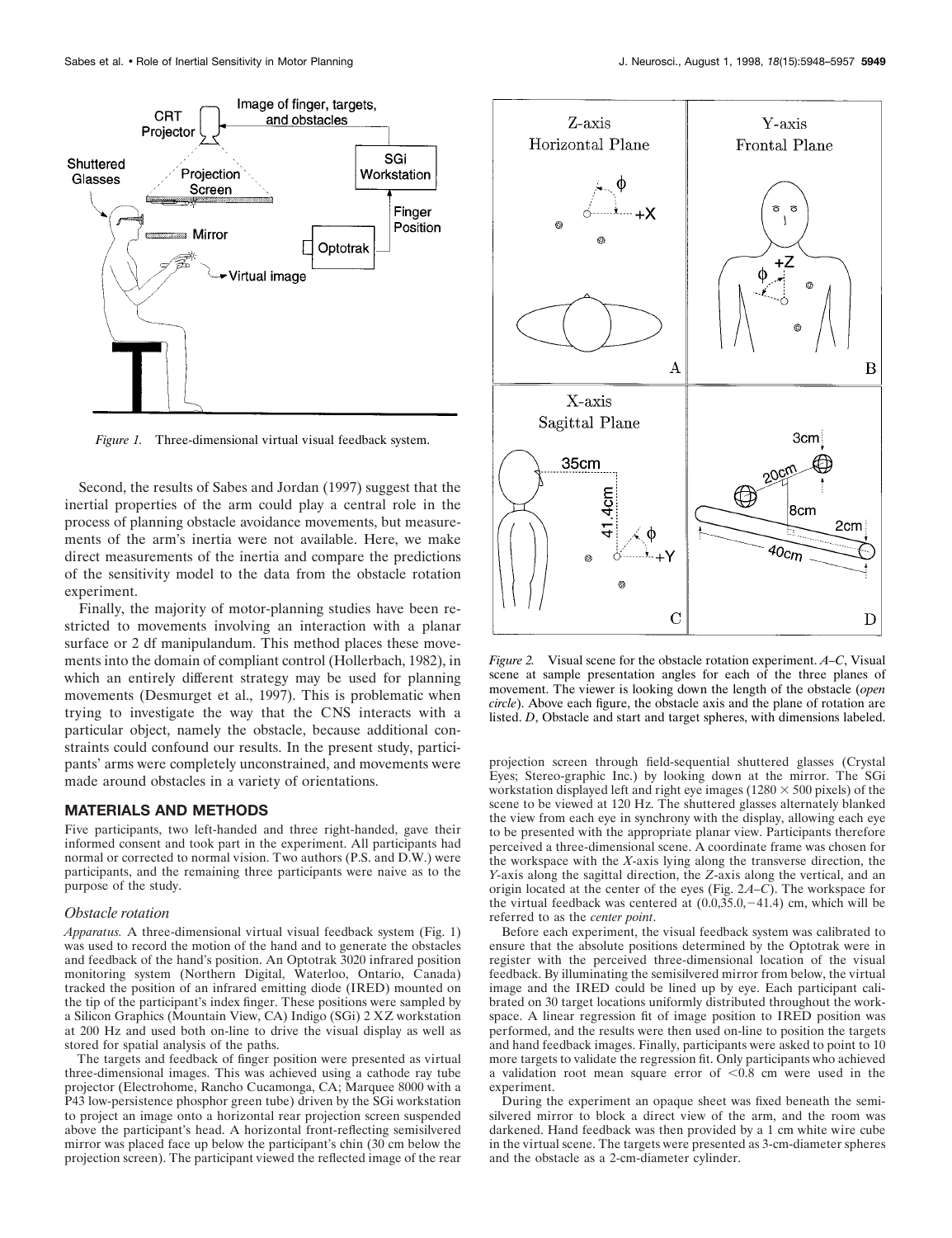

*Figure 3.* Definitions of the path near point (*NP*) and the near point angle,  $\delta$ .

*Procedure.* Each trial began with a white (start) sphere, a blue (target) sphere, and a red cylindrical obstacle appearing in the workspace (Fig. 2*D*). Participants were instructed to move their finger into the start sphere and wait for a tone, at which point they were to reach around the obstacle to the target sphere, making sure to avoid hitting the obstacle with their finger (a sample path is shown in Fig. 3). If the fingertip collided with the obstacle, or if participants attempted to go directly to the target sphere without going around the obstacle, a low tone was sounded, and the trial was restarted. Otherwise, when the participant's fingertip came to rest in the target sphere, a high tone sounded, and the screen went blank until the next trial. Participants were given no further instructions, except to move naturally and comfortably.

The experiment was divided into blocks during which the cylindrical obstacle was fixed in space with its center at the center point of the workspace and its length lying along either the *X*-, *Y*-, or *Z*-axis. Within a block, the start and target points were always located in the plane that passed through the center point, perpendicular to the obstacle. The presentation angle  $\phi$  determined the orientation of the start and target points relative to the obstacle. Therefore, within each block the geometry of the start and target spheres and the cylindrical obstacle were, apart from a single rotation, identical.  $\phi$  is defined as the angle of the line passing from the intertarget axis through the obstacle, as shown in Figure 2*A–C*.

Trials occurred in "there-and-back" pairs: identities of the start and target circles were switched within a pair, but the presentation angle was held fixed. A trial block consisted of 120 pseudo-randomly ordered movement pairs with presentation angles located at 3° increments around the circle. Before each block, participants were given  $\sim$ 10 practice trials to familiarize them with the upcoming task. Participants performed two sessions on different days, one with the right hand and one with the left. Each session consisted of three blocks, one with the obstacle along each axis. The order of the sessions and blocks within a session were randomized.

*Data analysis. We define the path near point* as the locus on the path that comes closest to the obstacle. We also define a near point angle,  $\delta$ , as the angle of the line connecting the obstacle and the near point measured with respect to the perpendicular bisector defining the presentation angle (Fig. 3). Because the end point (i.e., fingertip) paths lay primarily in the plane perpendicular to the obstacle, and motion along the obstacle does not change the distance to the obstacle, the near point angle was defined in the plane perpendicular to the obstacle.

#### *Mobility measurements*

We will consider a sensitivity model for path planning that relies on the notion of the arm's *mobility*. The mobility matrix is the inverse of the joint inertia matrix transformed into Cartesian space (Hogan, 1985). Formally, it is defined as:

where  $I(\theta)$  is the inertia matrix of the arm, and  $J(\theta)$  is the Jacobian of the arm, both of which are functions of the joint configuration of the arm,  $\theta$ . The prime denotes the matrix transpose. The mobility relates a perturbative force, **f**, at the end point to the resulting acceleration:

$$
\mathbf{a} = W\mathbf{f}.\tag{2}
$$

We measured the mobility of the left arm and the right arm at the center point for four of the five participants in the obstacle rotation experiment (including one author, D.W.). By repeatedly perturbing the hand, held stationary at the center point, with forces in variety of directions, we were able to estimate the mobility matrix by measuring the resulting hand acceleration and using the relationship of Equation 2.

*Apparatus.* The experimental apparatus used for the mobility measurement was the same as in the obstacle rotation experiment, except that participants grasped the handle of a lightweight, carbon fiber robotic manipulator (Phantom haptic interface; Sensable Devices, Cambridge, MA). This robot, which is free to move in three dimensions, can exert forces of up to 20 N in any direction in three-dimensional space (backdrive friction, 0.02 N; closed loop stiffness, 1 N/mm; apparent mass at the tip,  $\leq$ 150 gm). A custom-designed handle allowed rotation about the center in all three directions so that no torques would be transferred to the hand.

*Procedure.* At the beginning of each measurement, a target circle appeared in the visual display at the center of the workspace, and the manipulandum assisted the participant back to this position by simulating a weak spring attached to that point. When the participant was within 2 cm of the center point and the hand velocity was  $\leq 1$  cm/sec for at least 200 msec, the robot produced an 8.0 N force pulse of 200 msec duration in a specified direction. The position of the participant's hand was monitored with the Optotrak at 1500 Hz for the duration of the pulse.

An experiment consisted of 72 pseudo-randomly ordered force perturbations at  $5^\circ$  intervals around the circle in either the sagittal  $(X)$ , frontal (*Y*), or horizontal (*Z*) planes (capital letters refer to the cardinal axis, which is perpendicular to the respective plane). For each participant, six experiments were conducted, one for each arm in each of the three planes.

*Data analysis.* For a constant perturbative force, Equation 2 predicts a constant acceleration. Thus, ignoring for the moment the effects of the nonlinear terms of the dynamics and participants' reactions to the perturbation, we expect the hand position to be a quadratic function of time: tant perturbative for<br>s, ignoring for the n<br>and position to be a q<br>d position to be a q<br> $\left[\begin{array}{cc} x_0 & v_{x_0} & a_{x_0}/2 \\ y_0 & v_{y_0} & a_{y_0}/2 \end{array}\right]$ 

$$
\begin{bmatrix} x_t \\ y_t \end{bmatrix} = \underbrace{\begin{bmatrix} x_0 & v_{x_0} & a_{x_0}/2 \\ y_0 & v_{y_0} & a_{y_0}/2 \end{bmatrix}}_{A} \begin{bmatrix} 1 \\ t \\ t^2 \end{bmatrix}.
$$
 (3)

The matrix of parameters *A* was estimated with linear regression over varying temporal windows for each trial. For this analysis, the time origin was chosen as the midpoint of the interval, meaning that twice the third column of the matrix *A* is an estimate of the acceleration at the center of the temporal window under consideration. We also calculated the  $R<sup>2</sup>$ statistic of each regression: the proportion of variance in position accounted for by the regression.

The mobility matrix was estimated by regressing the acceleration measurements from a particular trial on the direction of the perturbative forces, according to the linear relationship of Equation 2. Because we are only concerned with the shape of the mobility matrix, not its absolute size, the forces (and thus the resulting W estimates) were arbitrarily scaled. Because we computed mobility estimates within a single experiment, the resulting quantities are the  $2 \times 2$  mobility matrices for each of the three cardinal planes.

Finally, the mobility, as defined in Equation 1, is necessarily symmetric. However, the estimation procedure described above does not constrain our estimates of *W* to be symmetric; they may contain an antisymmetric component known as curl. There are a variety of factors that could contribute to the curl in our mobility estimates. First, the marker was not positioned exactly at the point where the force acted on the hand, so there may be some rotation in the data. Second, noise in the acceleration measurements will result in spurious nonsymmetric components to the least squares estimate of *W*. In particular, the actual forces delivered to the hand were not ideal force pulses but contained some non-negligible temporal dynamics. We expect this factor to be worse with shorter time windows. Third, Equation 2 only relates perturbative forces to the acceleration that directly results from the perturbation and only at the location for which  $W$  is computed. The longer the window we use, the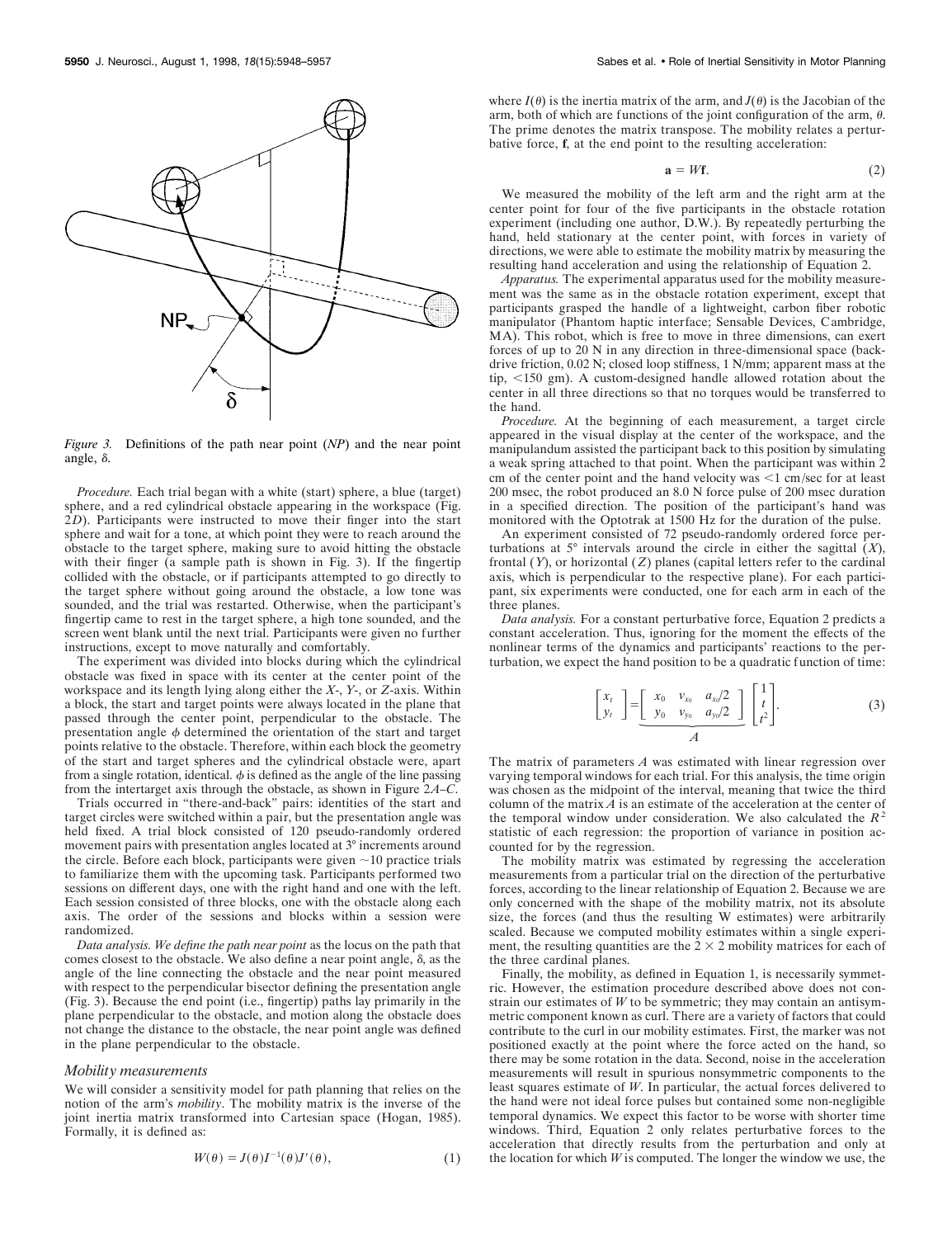further the arm will be from the center point, and the greater the hand's velocity will be, meaning that other terms of the dynamics will play a larger role in the arm's acceleration. Also, at longer intervals beyond the stimulus onset, participants' reactions to the perturbation will be a factor.

Our theoretical interpretation of the mobility requires the existence of real eigenvectors for  $\hat{W}$ , but a curl component in our mobility estimate can lead to complex eigenvalues. We therefore used a symmetrized version of our estimate *W* for further analysis:  $W_s = (W + W^2)/2$ . As a measure of the curl in our mobility estimate, we will consider the ratio of the absolute value of the determinants of the antisymmetric and symmetric components of *W*,  $|\det(W - W')|/|\det(W_s)|$ , which we will call the *curl index*. Note that the index is  $\leq 1$  when the mobility estimate's symmetric part is larger than its antisymmetric part.

#### *Sensitivity model*

Sabes and Jordan (1997) showed that in a planar, 2 df version of the obstacle rotation experiment, trajectory near points tended to cluster at opposite poles of the center point, on an axis approximately aligned with the orientation of the forearm. To account for this effect, they proposed a sensitivity model for the planning of obstacle avoidance movements. We will briefly review the model here.

In the obstacle avoidance task, the only constraint on the movement, other than the start and target points, is to avoid collision with the obstacle. Thus, it would be desirable to choose a path that minimizes the sensitivity of the arm to sensor or actuator uncertainty or external perturbations in the direction of the obstacle. The sensitivity model suggests that the near point of a path should be chosen to lie close to the axis of minimum sensitivity to perturbation or noise. This axis is called the (near point) preferred axis. Sabes and Jordan (1997) introduced three definitions of sensitivity—one purely kinematic, one based on the arm's elastic properties, and one based on its inertial properties—the last of which was shown to best account for the data from the planar obstacle rotation experiment. Here, we concentrate on that last measure, the arm's mobility *W* (see Methods, Mobility measurements).

The eigenvectors of *W* have a simple interpretation: the major (minor) eigenvector is the direction along which force perturbations have the largest (smallest) effect. Thus, the sensitivity model would predict that the near points should cluster toward the mobility minor axis. In other words, the mobility minor axis should be the near point preferred axis. We tested this theory by comparing it with the results from the two experiments presented in this paper.

*Data analysis.* To assess whether the near points cluster about a preferred axis, we examined the near point angle,  $\delta$ , as a function of presentation angle  $\phi$ . Consider the case in which movement paths are perfectly symmetric (i.e., swapping target and start positions does not change the path), and the apex of the movement comes closest to the obstacle. Here, all near points would lie along the axis defined by the presentation angle, and  $\delta$ , which is the difference angle between the near point and the presentation angle, would always be  $0$ , independently of  $\phi$ . The sensitivity model suggests that the near point will lie not at  $\delta = 0$  but, rather, some portion of the way from there to a preferred axis. This prediction can be formalized into a statistical model of the dependence of  $\delta$  on  $\phi$ :

$$
\delta = b(\omega - \phi)\%180 + \epsilon,\tag{4}
$$

where  $\epsilon$  is zero mean, normally distributed noise with SD  $\sigma_{\epsilon}$ , the "signed" modulus,"  $y = x\%180$ , is defined as the *y* in the interval (-90,90) such that  $x = y + 180 n$  for some integer *n*, and all angles are in degrees. The two parameters of the model are the preferred axis  $\omega$  and the slope  $b$ . The latter is a measure of the strength of the dependence of  $\delta$  on  $\phi$ . This model describes a piecewise linear relationship between  $\delta$  and  $\phi$ , in which the preferred axis  $\omega$  acts as an attractor. Given a data set we can find the maximum likelihood parameter values, the values that best account for the experimental data, as well as confidence limits on those estimates. The details of this calculation are given in a previous article by Sabes and Jordan (1997). The estimated confidence interval for the preferred axis is not necessarily symmetric about the maximum likelihood value. It is also important to note that the slope *b* plays the same role here as in standard linear regression: if *b* is significantly different from zero, the null hypothesis that  $\delta$  does not depend on  $\phi$  (i.e., a strictly intrinsic planning model) is rejected in favor of the preferred axis model.

We will also have occasion to ask whether two sets of axial data (e.g., near point preferred axes and mobility minor axes) have the same mean. Because the data lie on a circular domain, we cannot use standard linear

# Presentation Angles Near 90<sup>°</sup>



*Figure 4.* Sample obstacle avoidance paths. All three rows show sample plots from the same trial block: participant P.S., *Y*-axis, left hand. The three plots of each row present the same paths projected onto the three cardinal axes. Each row displays all trials with presentation angles within 10° of the value in the title. *Solid lines* are for counterclockwise movements; dashed lines are for clockwise. The *black* and *gray circles* mark the counterclockwise and clockwise near points, respectively. The line  $\delta = 0$ is shown by the *dotted line* bisecting the obstacle. Note that in these plots and all that follow,  $\phi$  is zero on the positive horizontal axis and increases with counterclockwise rotation, as in the usual two-dimensional case.

techniques such as a one-way ANOVA. Instead, we use a nonparametric test for common mean direction of two sample populations (Fisher, 1993). The test is based on the *Y* statistic, which plays the role of the *F* statistic in an ANOVA. Because we do not want to assume a model distribution for the data (i.e., we want a nonparametric test), yet we will be making comparisons between small sample populations, we use a bootstrapping technique to obtain appropriate significance levels. Details of both the *Y* statistic and the bootstrapping method can be found in the work of Fisher (1993).

# **RESULTS**

## **Obstacle rotation**

Participants were able to perform the task easily, colliding with the obstacle or attempting to short-cut behind it on average about six times in a block of 240 successful trials. The mean (SD) movement time across trial blocks was 1143 (314) msec, and the mean (SD) distance from the path near point to the obstacle was 4.2 (1.2) cm. There were no significant differences in these two measures across obstacle axes or choice of arm used for reaching.

Sample obstacle avoidance paths are shown in Figure 4. The three sets of paths were all taken from the same trial block, but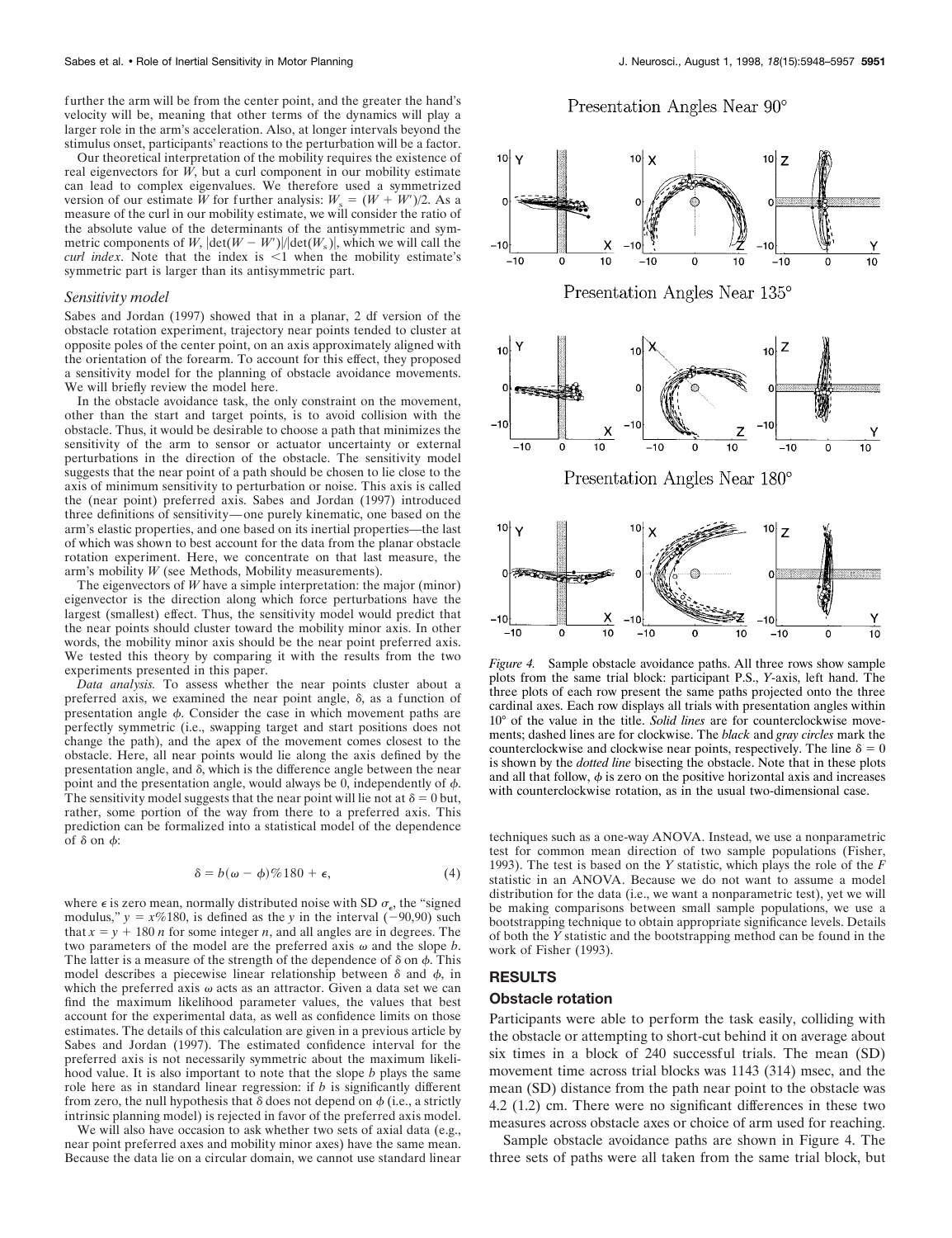

*Figure 5.* Sample near point results. *Top*, Near point locations relative to the obstacle in the plane perpendicular to the obstacle length. The obstacle's cross-section is also shown. *Bottom*, Near point angle versus presentation angle. In all plots, *circles* are for clockwise movements, and *triangles* are for counterclockwise movements.

the presentation angles are different. There are distinct qualitative differences between the sets of paths. Those in the top row,  $\phi$  near 90 $^{\circ}$ , are fairly symmetric, with near points clustering along the line  $\delta = 0$ . When the presentation angle is near 135°, the paths become reliably skewed, and the near points cluster to the right of the presentation axis. Finally, when  $\phi$  is near 180°, the obstacle clearance is larger, and the near points cluster at either side of the  $\delta = 0$  axis. This example illustrates a trend seen for all the participants; near point placement varies as a function of presentation angle in a manner that causes the near points of all paths to cluster toward a preferred axis, in this case approximately aligned with the *X*-axis.

These effects can be seen more clearly by examining all the near points for a particular trial block. Sample near point data for three different participants and three different obstacle orientations are shown in Figure 5. The plots on the top row show a distinct clustering of the near points in the plane perpendicular to the obstacle. Furthermore, the bottom plots, showing near point angle versus presentation angle, are nearly piecewise linear with a negative slope, indicating the existence of a near point preferred axis within each plane.

These preliminary impressions were confirmed with the near point regression analysis. The results are summarized in Figure 6. For every participant, with both hands, and in every plane, the near point regression showed a significant piecewise linear dependence of  $\delta$  on  $\phi$ , i.e., *b* was significantly  $>0$ . Furthermore, within an experimental condition, there was no more than approximately a 30° spread for the preferred axes across participants (with the exception of C.S., *Z*-plane), despite large variations across conditions.

The effect does not seem to be learning-dependent. There is no significant interaction between the strength of the near point clustering (as evidenced by the slope *b*) or the quality of fit of the model (as evidenced by the  $R^2$  statistic) for a trial block and the order of that block. And when the near point regression analysis is performed separately for the first and second halves of each trial block, there is no clear trend in the preferred axis, the strength of the clustering, or the quality of fit of the model.

These results show that three-dimensional, unconstrained obstacle avoidance movements display path variations that are not explicable in terms of the extrinsic task constraints. As is the case with planar, 2 df movements, the near points of the path tend to cluster along a preferred axis that is approximately constant across participants.

#### **Left hand versus right hand**

One explanation for the path variations seen in these experiments is that anisotropies in the perceptual system could lead to different movement plans at different orientations. If the path variability is perceptual in origin, then we would expect it to be the same for both left- and right-hand movements. Alternatively, if the effects are attributable to either the kinematic or dynamic properties of the arm, then we would expect intermanual differences in behavior. In particular, for experiments centered on the midline, as ours were, we would predict that path variations for one arm should be the mirror image of those of the other arm, reflected about the midline.

Figure 7 shows two sets of sample paths from the same participant with the same obstacle orientation and presentation angle, but from movements made with different arms. Note that the paths are skewed in both cases, but the direction of the skew is the opposite in the two cases. Approximately speaking, the obstacle avoidance paths of one arm are the mirror images of the paths of the other, reflected about the line  $X = 0$ .

To make this same comparison over the whole data set, the preferred axes from Figure 6 have been replotted in a circular format in Figure 8. Each annulus corresponds to a single participant, and each pair of arc-shaped boxes marks a preferred axis and 95% confidence interval. There are two plots for the horizontal (*Z*) and frontal (*Y*) planes. The plots on the left display the actual data from the experiment, whereas in the plots on the right, the axes from left-handed blocks are reflected about the midsagittal plane. If movement paths are symmetric about the midline, then data from the two hands should overlap in these latter plots. Paths that lie in the sagittal  $(X)$  plane do not change on reflection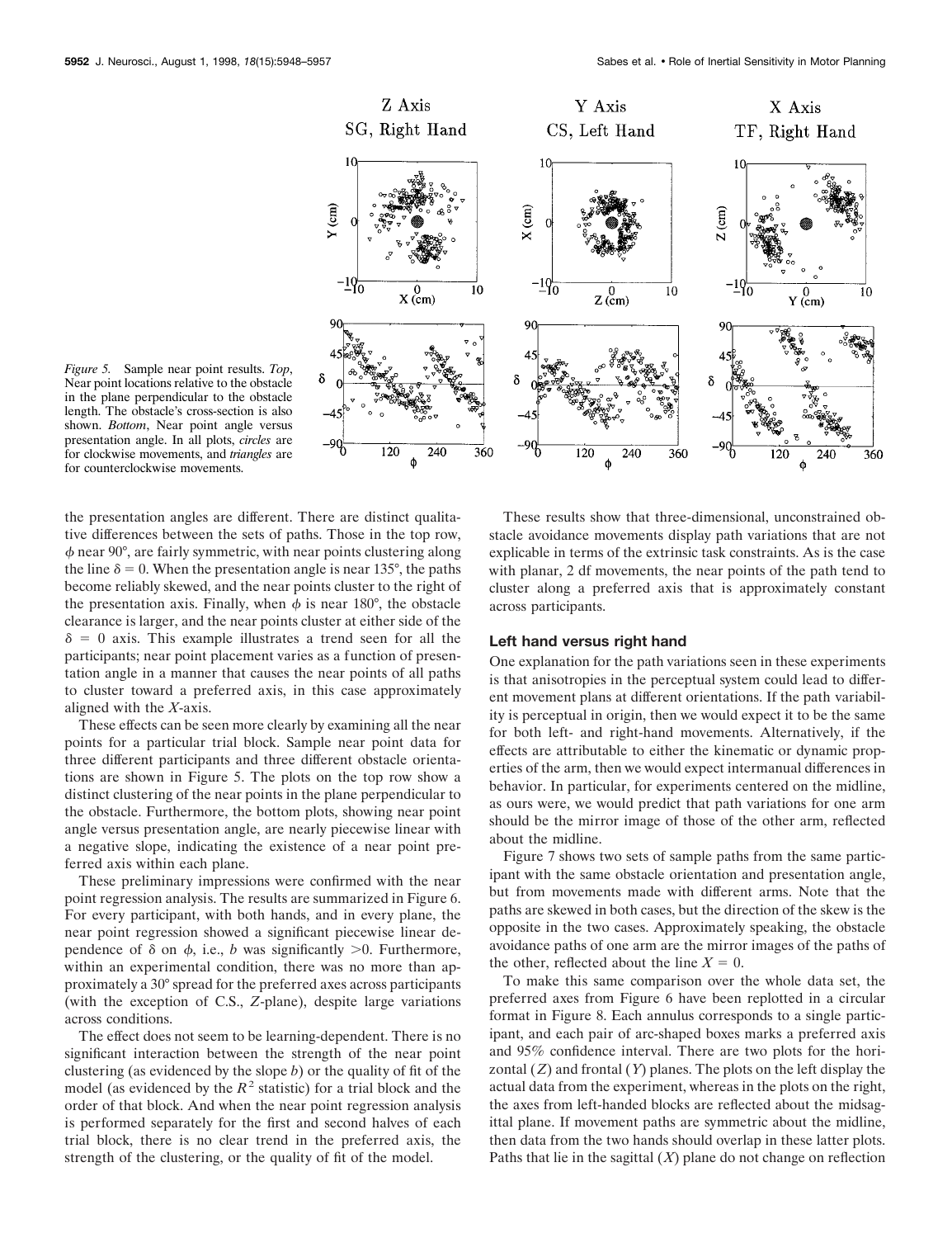

*Figure 6.* Near point angle regressions. Each *point* represents the estimated parameter for one participant, and error bars represent 95% confidence intervals (which are generally not symmetric). *Top*, Near point preferred axis, <sup>v</sup>. *Bottom*, Regression slope, *b*.

about that plane; therefore, symmetry predicts the same preferred axes for either hand.

For each plane of movement, we performed a nonparametric test for common mean preferred axis between left- and righthand sessions (see Methods, Sensitivity model). For horizontal and frontal plane movements, this analysis was repeated two times, once with the actual data and once with the left-reflected data of Figure 8. The results of the comparisons are shown in Table 1. For *Z*-plane movements, the left- and right-hand preferred axes are significantly different. However, when the lefthand data are reflected about the midline, the two means are statistically indistinguishable. In the case of the *Y*-plane, the preferred axes for both hands lie very near the *X*-axis (90°), so it is difficult to draw any conclusions. However, we note that although there is no significant difference between the groups in either the actual data or the reflected data, the *Y* statistic is smaller for the reflected data, showing the same trend as that seen for the *Z*-plane. Finally, the *X*-plane data for the two hands have

# **Right Handed Movements**



*Figure 7.* Intermanual path comparisons. Both rows show paths made by T.F. in *Z*-axis trial blocks, but the arm used was different in each case. Each row displays all trials with presentation angles within 10° of the *Y*-axis. *Solid lines* are for counterclockwise movements; *dashed lines* are for clockwise. The *black* and *gray circles* mark the counterclockwise and clockwise near points, respectively. The line  $\delta = 0$  is shown by the *dotted line* bisecting the obstacle.

nearly identical mean preferred axes, as predicted by symmetry about the midline.

These findings support the claim that the near point placements for movements with the two hands are mirror symmetric about the midline, allowing us to rule out a perceptual origin for the movement asymmetries seen in the obstacle rotation experiment.

#### **Mobility measurements**

To estimate the hand's acceleration we must first specify the width of the temporal window of hand positions to be used in this analysis. There were several factors to consider. First, we wanted to choose as early and narrow a window as possible, because we are trying to estimate the instantaneous acceleration attributable to the perturbative forces. The quality of that estimate will deteriorate as the window becomes too long, for the reasons discussed above (see the discussion on curl in Methods, Mobility measurements). Also, beyond  $\sim$ 100 msec, participants can begin to react to the perturbation (Flanders et al., 1986; Flanders and Cordo, 1989). On the other hand the variable errors in the acceleration measurements (and hence the mobility measurements) should decrease as the window gets longer.

Three quantities related to the mobility analysis were considered: the  $R^2$  statistics for the acceleration and mobility regressions and the curl index. The values of these measures for windows between 20 and 80 msec in duration, beginning at the onset of the force pulse, are shown in Figure 9. The two regressions improved and the curl index decreased as the window size was increased. The plots in Figure 9 suggest that any window beyond  $\sim$  65 msec, at which the curl index first falls to <0.1, would be a good choice. We chose a window of 70 msec for the mobility estimates.

Figure 10 compares the mobility minor (stable) axes of the left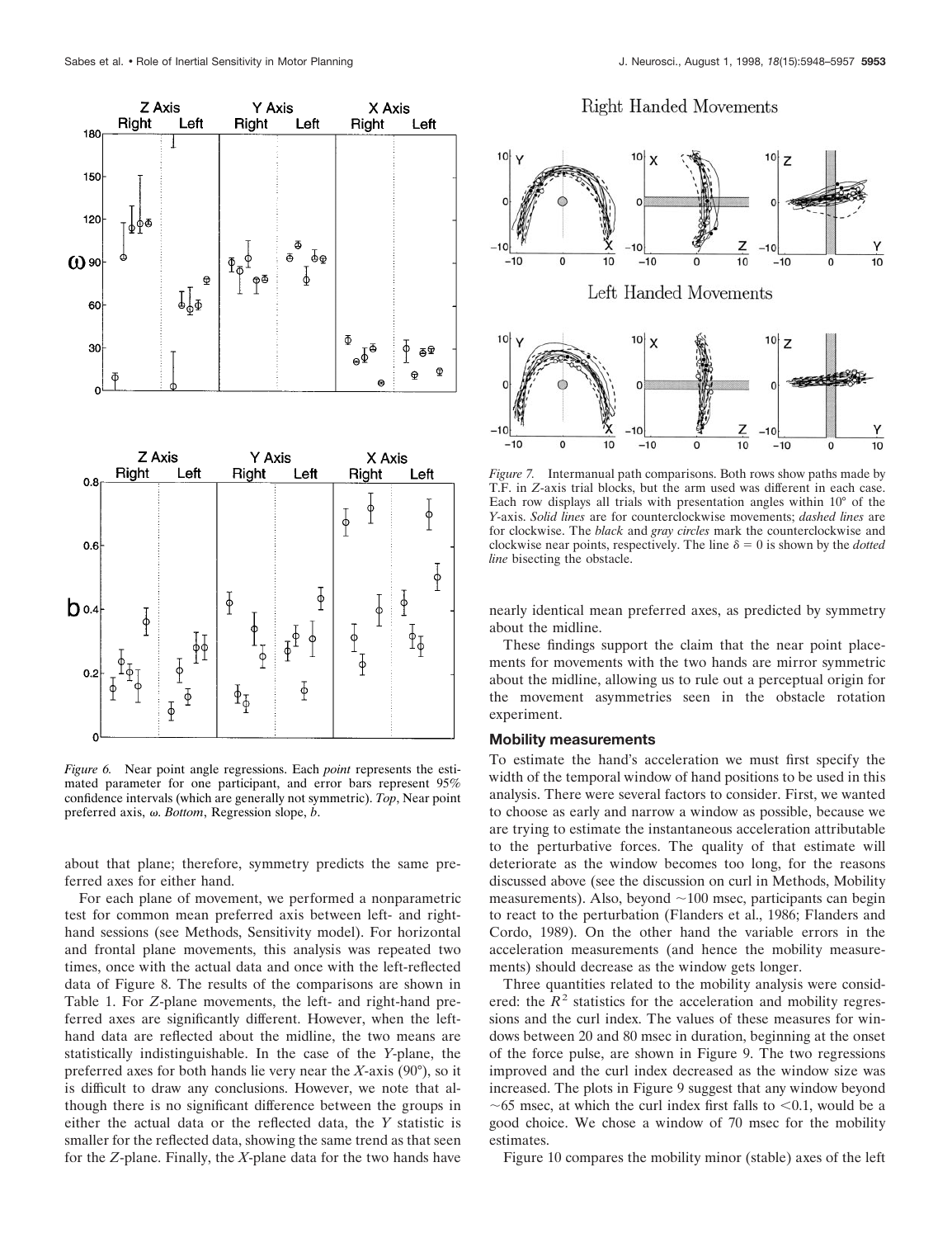

*Figure 8.* Intermanual comparisons of near point placement. Each plot depicts all the preferred axes for a given obstacle orientation. A single annulus represents one participant and contains two pairs of *boxes*, each lying along a single axis. The *boxes* mark the preferred axis (*middle line*) and 95% confidence intervals (which are generally not symmetric). The *outside gray box* represents left-hand movements; the *inside white box* is for right-hand movements. *Top*, Actual data. *Bottom*, Data from the left hand have been reflected about the *X*-axis. The *rightmost plot* shows the actual results for the *X*-axis movements.

**Table 1. Comparisons of mean preferred axis for left- and right-hand sessions**

|                  | Actual                  |                          |      |                  | Reflected               |                          |                   |       |
|------------------|-------------------------|--------------------------|------|------------------|-------------------------|--------------------------|-------------------|-------|
| Plane            | $\omega_{\text{right}}$ | $\omega_{\text{left}}$ Y |      | $\boldsymbol{p}$ | $\omega_{\text{right}}$ | $\omega_{\text{refl}}$ Y |                   |       |
| Z                | 95.7                    | 52.7                     | 18.0 | 0.014            | 95.7                    |                          | 127.3 0.475 0.290 |       |
| Y                | 84.5                    | 91.8                     | 2.70 | 0.156            | 84.5                    | 88.2                     | 0.657             | 0.423 |
| $\boldsymbol{X}$ | 23.4                    | 22.8                     |      | 0.014 0.892      |                         |                          |                   |       |

Reflected (refl) refers to data for which the preferred axes in left-hand sessions were reflected about participants' midline. The *Y* statistic was computed for each comparison, and its probability under the null hypothesis of common mean preferred axis was computed using bootstrapping. Large values for *Y* indicate a lower likelihood that the two population means are the same (see Methods, Sensitivity model; Fisher, 1993).

and right hands. The results are largely symmetric about the midsagittal plane, as would be expected for the true mobility.

## **Comparison of mobility measurements and obstacle rotation experiments**

Figure 11 displays each of the measured mobility ellipses, with minor axes drawn in thick lines. Superimposed on those figures are the respective near point preferred axis 95% confidence regions. Qualitatively, the mobility predictions agree quite well with the observed preferred axes. Only the *Z*-plane data displays a noticeable systematic error, with the near point axes tending more toward the midline than the mobility minor axes.

We assessed the quality of the mobility predictions by using the nonparametric common mean direction test, described in Methods, Sensitivity model. The measured mobility minor axes and the near point preferred axes were compared for each of the six movement plane–hand combinations, and none of the differences approached significance (Table 2). This result could be attributable to small sample size, because there were only four data



*Figure 9.* Measures of the quality of the mobility estimate for a range of window sizes. All windows begin at the onset of the force pulse. Each *point* represents the mean (SD; error bars) across experiments. *Top, R*<sup>2</sup> statistic for the acceleration regression. *Middle*,  $R^2$  statistic for the mobility regression. *Bottom*, Curl index of the mobility estimate.

points in each of the groups compared. Thus, for each plane of movement we performed an additional comparison with the data from the left- and right-hand sessions pooled together, after reflecting the left-hand data about the midline. Although the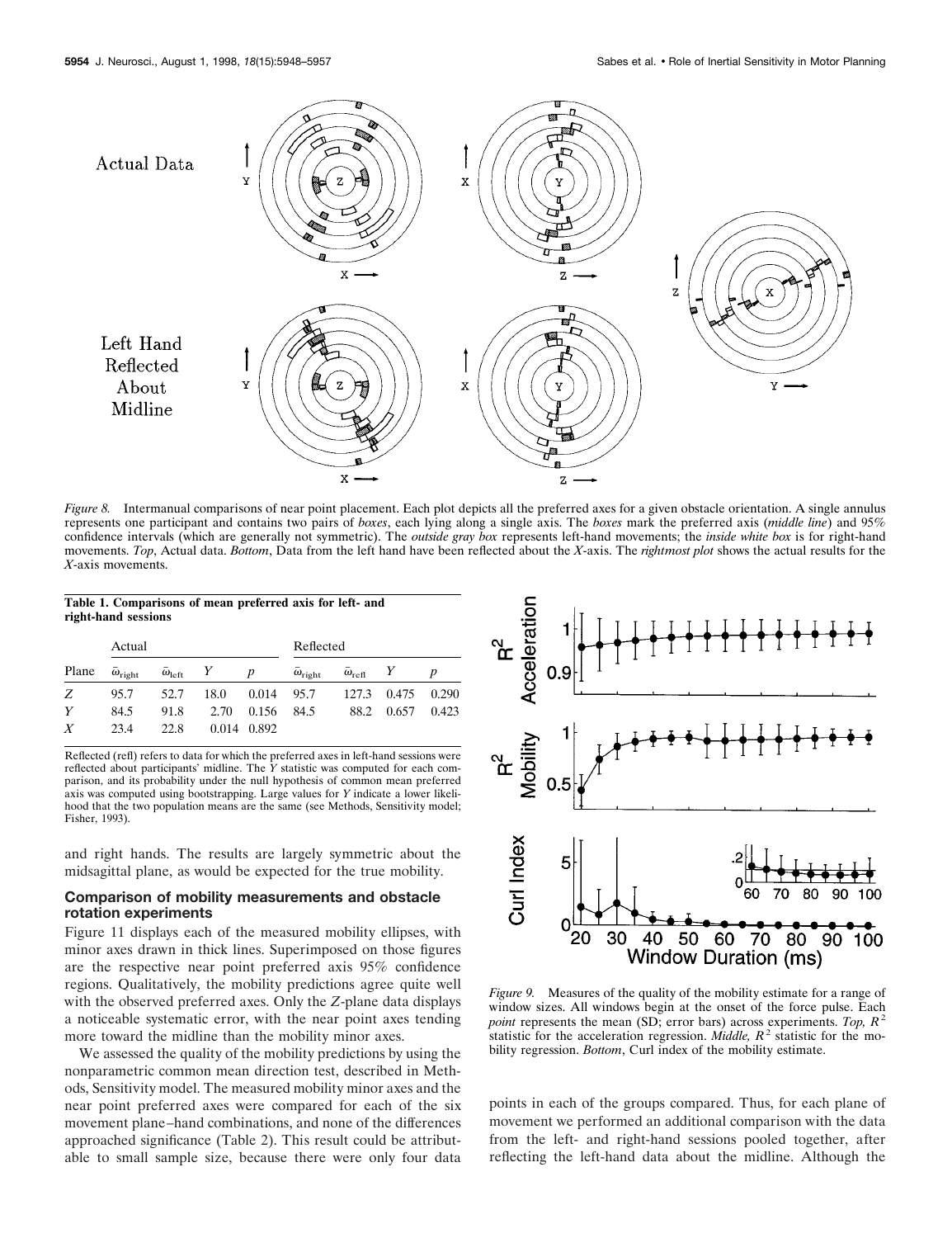

*Figure 10.* Intermanual comparisons of measured mobility orientations. Each plot depicts all the mobility minor axes for a plane. A single annulus represents one participant and contains two pairs of tick marks each lying along an axis. The *outside, black tick marks* represent the left hand; the *inside, white tick marks* are for the right hand. *Top*, Actual data. *Bottom*, Data from the left hand have been reflected about the midsagittal plane. The *rightmost plot* shows the actual results for the *X*-axis movements.

sample sizes were twice as big, still none of the comparisons revealed significant differences.

#### **Unconstrained obstacle avoidance**

It should be noted that we did not track participants' posture during the mobility measurements. Differences in posture between the obstacle avoidance and mobility experiments could bias the mobility-based near point axis predictions. However, the two experiments were conducted in same apparatus and with the same visual feedback, and there appeared to be little variation in posture between the two experiments.

## **DISCUSSION**

There are three main results presented in this paper. First, the three-dimensional, unconstrained obstacle rotation experiment shows predictable variations in movement paths. The near points, where the path makes its closest approach to the obstacle, were not uniformly distributed but tended to cluster on a preferred axis. This distribution was consistent with a previously proposed sensitivity model in which the paths are skewed such that when the hand passes closest to the obstacle, the arm is in a configuration that is most stable to actuator or proprioceptive noise. Second, the near point distribution for the right and left hands showed mirror symmetry about the midline, suggesting that the preferred axis is determined by properties intrinsic to the arm rather than extrinsic factors such as perceptual distortion. Last, measurements of the arm's mobility were made. The minor axis of the mobility matrix, which represents the axis in which the hand is most stable in response to perturbations, was in good agreement with the preferred axis about which the near points of the paths clustered. Together these results provide evidence that knowledge of the stability of the arm is taken into account when planning movements that interact with objects in the environment.

Obstacle avoidance reaching has been investigated in several previous studies. Abend et al. (1982) asked participants holding the handle of a 2 df manipulandum to reach around a linear obstacle protruding into the straight line path to the target. They found that obstacle avoidance paths displayed high-curvature, low-velocity regions near the tip of the obstacle. This result was modeled by Flash and Hogan (1985), who showed that the minimum jerk trajectory constrained to go through an appropriately chosen via point would display similar kinematics. This work suggests that obstacle avoidance planning can be performed, in large part, by the same types of mechanisms that have already been proposed for unconstrained point-to-point reaching. However, the work does not address the issue of how the via point (or any other appropriate trajectory constraints) would be chosen.

Dean and Brüwer (1994) studied reaching around various lineshaped obstacles at a number of different positions in the workspace. Sabes and Jordan (1997) systematically investigated similar obstacle avoidance movements in a planar version of the experiments presented in this paper. Both of these studies found that obstacle avoidance paths vary over the location and orientation of the movement in the workspace. The latter paper proposed the sensitivity model to account for these variations.

The basic idea behind the sensitivity model is that the planning process takes into account those dynamic characteristics of the arm that affect the difficulty of satisfying the task constraints (e.g., not hitting the obstacle). However, these previous studies comprised movements made while either resting the arm on a table or grasping a planar manipulandum. Recent work comparing pointing movements made on a tabletop with either the unconstrained fingertip or a hand-held cursor found that unconstrained move-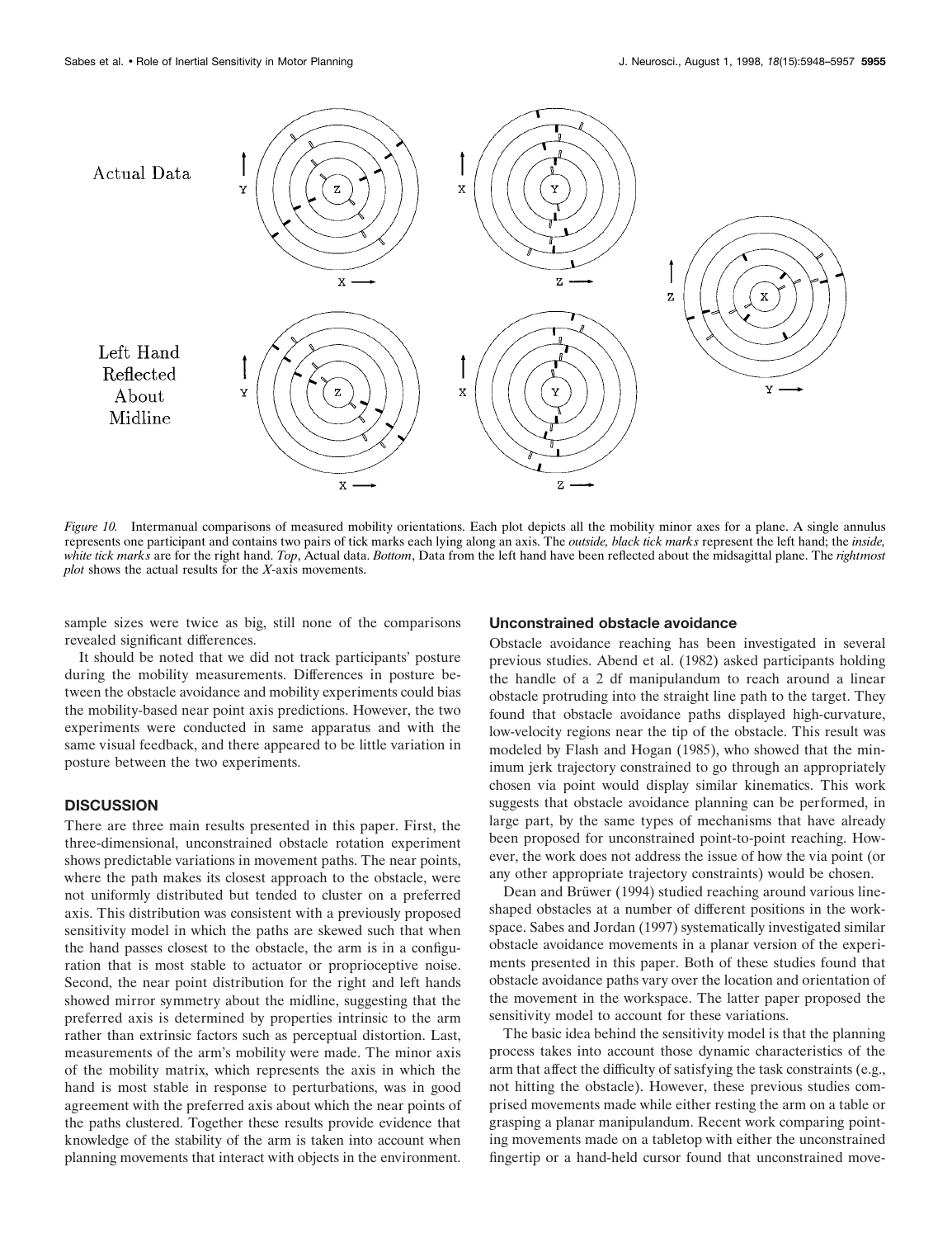

*Figure 11.* Comparison of measured mobility matrices and obstacle preferred axes. The *ellipses* represent the estimated mobility matrices, with minor and major axes drawn in *bold* and *thin lines*, respectively. The *gray wedges* show the 95% confidence regions for the near point preferred axes. The projections onto each plane are the same as those for previous figures, e.g., Figure 5.

ments were more curved that those forced to lie along the tabletop (Desmurget et al., 1997). These results suggest that the nature of interactions with the environment can have a significant effect on movement kinematics. It is thus possible that some of the path variability seen in the planar obstacle avoidance study could be attributable to the interaction between the arm and the table supporting it. The unconstrained movements considered here are free of the artificial constraints inherent in planar movement. We can thus conclude that the anisotropic distribution of near points is attributable to the task constraint under investigation: avoiding a collision with the obstacle.

The task we have examined is a simplified version of real-world obstacle avoidance. Participants were only required to avoid collision with their fingertip, rather than with the entire arm. Similarly, the sensitivity model deals with the sensitivity at the actuator end point (i.e., the fingertip). We chose to study this more tractable task to gain insights into the constraints the CNS uses in motor planning. Although in the physical world additional constraints would likely be required, we believe that the sensitivity criterion captures a significant constraint on the motor planner and that our methods can be extended to explore how other constraints are incorporated into the planning process.

#### **Intrinsic and extrinsic factors**

Although the sensitivity model claims that the observed movement anisotropies are the result of a planning process that ac-

| Table 2. Comparisons of mean near point preferred axis and mobility |  |  |
|---------------------------------------------------------------------|--|--|
| minor axis across participants                                      |  |  |

|                  |          | Minor |        | $\boldsymbol{p}$ |
|------------------|----------|-------|--------|------------------|
| Plane            | $\omega$ | axis  | Υ      |                  |
| Right            |          |       |        |                  |
| Ζ                | 29.0     | 49.4  | 0.632  | 0.368            |
| Y                | 96.3     | 91.6  | 0.673  | 0.402            |
| $\boldsymbol{X}$ | 25.2     | 24.9  | 0.000  | 0.994            |
| Left             |          |       |        |                  |
| Ζ                | 129.8    | 113.1 | 0.213  | 0.496            |
| Y                | 83.4     | 86.2  | 0.183  | 0.591            |
| $\boldsymbol{X}$ | 26.8     | 27.7  | 0.0429 | 0.820            |
| Reflected/pooled |          |       |        |                  |
| Ζ                | 140.4    | 123.6 | 0.249  | 0.402            |
| Y                | 83.6     | 87.3  | 0.745  | 0.358            |
| X                | 26.4     | 26.3  | 0.000  | 0.998            |

The mean axes (in degrees) are shown in the first two columns. Comparisons were carried out for each plane with data from the right-hand, the left-hand, and pooled data in which the left-hand data were reflected about the midline. The *Y* statistic was computed for each comparison, and its probability under the null hypothesis of common mean preferred axis was computed using bootstrapping (see Methods, Sensitivity model; Fisher, 1993).

counts for the arm's dynamics, the data of the earlier planar study could in fact be attributable to purely extrinsic factors. It is known that visual distortions of the workspace can be associated with corresponding distortions in movement path. Wolpert et al. (1994) showed that across participants, path curvature for pointto-point reaching correlates with the perceived curvature of straight lines at the same location in the workspace. Thus, one explanation for the asymmetries seen in the obstacle rotation experiment is that perceptual anisotropies distort the task constraints in a systematic manner as the presentation angle is varied. The planning process in the CNS could then rely exclusively on this distorted visual information for planning movements and still produce paths with the systematic asymmetries observed.

However, any path variability of perceptual origin should look the same independent of the arm used for the movement. In contrast, asymmetries that are based on the kinematic or dynamic characteristics of the arm should exhibit a mirror symmetry about the midline. In fact, we found a mirror symmetry in obstacle avoidance paths. Although there were significant differences between the near point preferred axes with the left and right hands, those differences disappeared when the mirror symmetry was taken into account. This finding rules out a perceptual origin for the path variability in the obstacle rotation experiment and strongly supports the claim that the factors leading to these anisotropies derive from the kinematic or dynamic properties of the arm.

## **Mobility and the sensitivity model**

Our perturbation-based measurements of the inertia of the arm are similar to previous measurements of the arm's stiffness in the horizontal plane (Mussa-Ivaldi et al., 1985; Gomi and Kawato, 1996) or during single joint movements (Bennett et al., 1992; Bennett, 1993a). The planar stiffness measurements required using data from 300 msec and longer after the force perturbation, raising concerns about whether participants' responses to the perturbation could bias the results. Because our analysis used much smaller time windows (70 msec), we can rule out the effects of central responses, which take on the order of 100 msec (Flanders et al., 1986; Flanders and Cordo, 1989). On the other